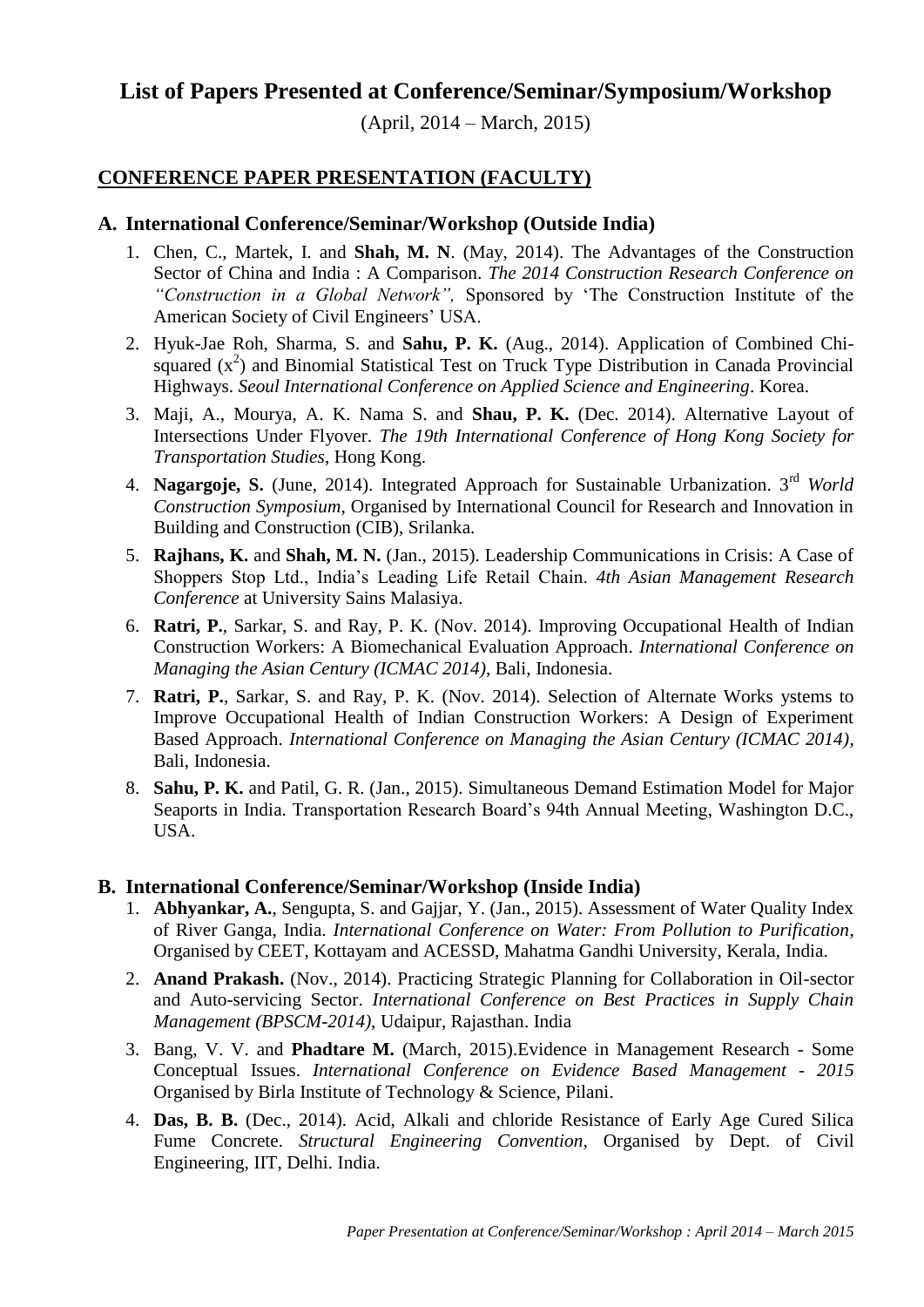- 5. **Ganguli, T. K.** and **Agarwal, A. L.** (Feb., 2015). Training To Meet The Needs Of The 'Y' Generation For The Successful Delivery Of Construction Projects. *PMI Research and Academic Conference*, Hosted by NITIE, Mumbai.
- 6. **Koner, J.** and **Shah, M. N.** (Feb., 2015). An Empirical Investigation of Causes and Remedies for Delays and Cost Overruns in Mega Power Projects in India. *PMI Research and Academic Conference*, Hosted by NITIE, Mumbai.
- 7. **Koner, J.**, **Purandare A.** and Chatterjee, A. (Jan., 2015). Impact of Sea Port Infrastructure Development on Indian Economic Growth : An Empirical Investigation. *International Management Research Conference (IMRC 2014-15)*. Organised by ADMIFMS, Mumbai University, India.
- 8. **Koner, J.**, **Purandare, A.** and Madurwar, M. (Feb., 2015). Economic Growth and Container Port Development in India : An Empirical Assessment. *International Conference on Applied Economics and Finance*. Organised by GSIB, GITAM University, Vishakhapatnam, India.
- 9. **Koner, J.**, Ralegaonkar, R., **Madurwar, M.** and **Purandare, A.** (Feb., 2015). Effective Enterprise Resource Planning (ERP) for Project Management of Infrastructure Sector in India. *PMI Research and Academic Conference*, Hosted by NITIE, Mumbai.
- 10. **Madhurwar, Mangesh**. (Oct. 2014). Application of Solid Wastes in Sustainable Building Masonry Products : A Techno-Environmental Study. *International Conference on Sustainable Civil Infrastructure*. Organised by ACSC and IIT, Hyderbad.
- 11. **Madurwar, M.** (Oct. 2014). Application of Solid Wastes in Sustainable Building Masonry Products : A Techno-Environmental Study. *International Conference on Sustainable Civil Infrastructure (ICSCI 2014)*. Jointly Organised by ASCE and IIT Hyderabad.
- 12. **Nagarjuna, P.** and **Samanta, P. K.** (Feb., 2015). Toll Supported Finance for Highway Development in India. *8th International Business Research Conference*, Organised by IES Management College and Research Centre, Mumbai.
- 13. **Pawar, A. D.**, Sarup, J. S. and Mittal, S. K. (Nov., 2014). Morphometric Analysis of Upper Bhima Basin, Pune District. *International Conference on Hydrology and Watershed Management*, Organised by Centre for Water Resources JNTU, Hyderabad, India.
- 14. **Prahlada R.** (March, 2015). Forecasting of Time Series Significant Wave Height using Wavelet Decomposed Neural Network. *International Conference on Water Resources, Coastal and Ocean Engineering (ICWRCOE 2015)*. Organised by NIT, Surathkal, Karnataka.
- 15. **Ramakrishna, N.** and **Shan, M. N.** (Feb. 2015). Detroit: The Case of Bankruptcy of a City Government*. International Case Study Conference*, Organised by Indian Education Society's Management College and Research Centre, Mumbai, India.
- 16. **Ramakrishna, N.**, Wakhloo, A. and Bhattacharya, A. (Feb., 2015). Stakeholders' Assessment of the Infrastructure Project Delays and their Causal Factors. *PMI Research and Academic Conference*, Hosted by NITIE, Mumbai.
- 17. **Ratri, P.** and Sahu, A. (Nov., 2014). Managing Operational Risk in Banking Sector: An Overview of Various Approaches and Reflections. *International Conference on Frontiers of Infrastructure Finance (ICFIF-2014)*. Organised by Vinod Gupta School of Management, IIT Kharagpur, India.
- 18. **Sahu, P. K.** and Patil G. R. (Dec. 2014). Statistical Investigation and Demand Estimation of Commodity Flow at Mumbai Port*. International Conference on Transportation Planning and Implementation Methodologies for Developing Countries*, Organised by IIT Bombay, India.
- 19. **Samanta, P. K.** (Nov. 2014). A Study of Rural Road Infrastructure in India. *International Conference on Frontiers of Infrastructure Finance (ICFIF-2014)*. Organised by Vinod Gupta School of Management, IIT Kharagpur, India.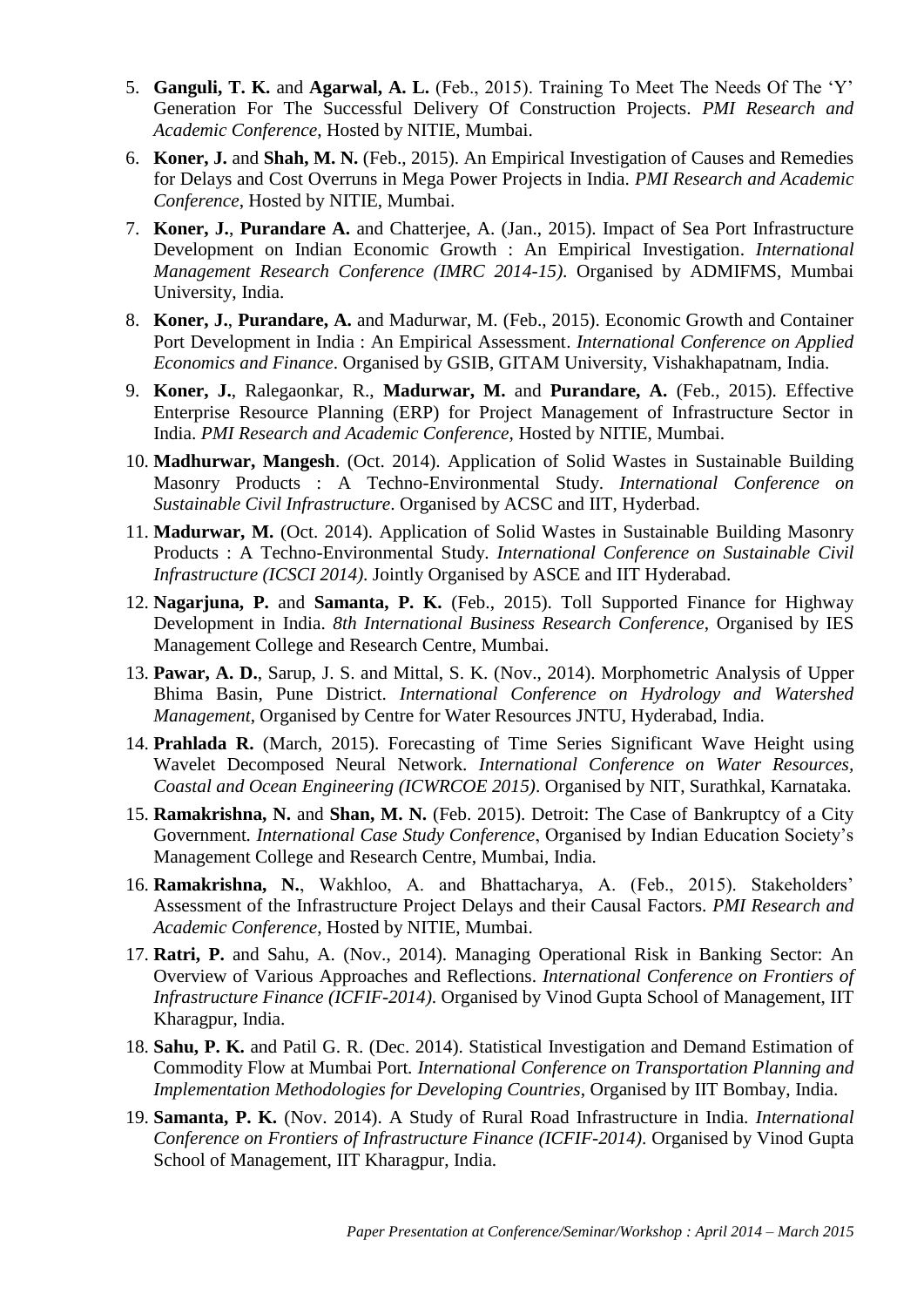- 20. Sridharan, S. and **Joshi, M. S.** (Feb., 2015). Ownership Patterns and Firm Life Cycle Stages : Evidence from S & P BSE 500, India. *3rd International Conference on Emerging Challenges in Business for Global Sustainability*. Organised by Symbiosis Institute of International Business, Pune, India.
- 21. **Sundrani, D.** (Dec., 2014). Industrial Marketing of Cement in India. *International Conference on Management & Business Research*, Organised by Society of Technical and Management Professionals (ICMBR-14), New Delhi, India.
- 22. **Sundrani, D.** (Jan., 2015). Application of Information Technology and social media in Marketing of Houses in India. *International conference on Advances in Management and Technology (ICAMT-2015)*. Held at MNNIT, Allahabad, India.

### **C. National Conference/Seminar/Symposium/Workshop**

- 1. **Jain Sachin**. (Feb., 2015). Role of Automation in Implementation of Lean Construction in India. *Indian Lean Construction Conference (ILCC-2015).* Organised by ILCE Institute for Lean Construction Excellence, Mumbai.
- 2. **Jain, Sachin** and Jain, Suman. (2014). Robots : A Tool for Achieving Cost Effectiveness and Time Saving in Composite Construction Especially in India. *CEMCON 2014*.
- 3. **Koner, J.** and Bhattacharya, B. (Dec., 2014). Infrastructural Investment and Economic Growth in Indian States : A Panel Data Analysis, *4 th Indian Finance Conference*. Organised by IIM, Bangalore.
- 4. **Pawar, A.** (Dec. 2014). *QIP Short Term Course on 'GIS for Civil Engineers'*. Organised by IIT Bombay, India.
- 5. **Pawar, A.** (March, 2015). *Workshop on 'Initiative for Construction Safety Awareness (ICONSA)'*. Organised by School of Management Studies, IIT, Delhi.
- 6. **Prahlada, R.** (Aug., 2014). *Workshop on 'Coastal Process and Modelling'*. Organised by IIT Bombay.
- 7. **Pramadha, V.** (Feb. 2015). Excellence in Management Education. *National Seminar on "Challenges in Management Education-An Indian Perspective."* Organised by RBVRR Women's College, Narayanaguda, Hyderabad.
- 8. **Ramakrishna, N.** (June, 2014). Assessing the Infrastructure Performance of Indian States. *National Conference Organised by Skoch Development Foundation*, Gurgaon. India
- 9. **Ramakrishna, N.**, Taneja, S., Gupta, A. and Gangal, B. (Jan., 2015). Sustainability of urban fringe development and management : A Case Study of Fringe are of NCT-Delhi. *National Conference on Sustainable Urbanization in India : Challenges and Opportunities*. Organised by Institute of Development Studies, Kolkata.
- 10. **Samanta, P. K.** (Sept., 2014). An Overview of Entrepreneurship Financing in India. *National Conference on "Unleashing Entrepreneurship in India: Opportunities and Challenges"*. Organised by The ICFAI University, Jharkhand.
- 11. **Shah, M. N.** and **Ramakrishna, N.** (March, 2015). Project Sustainability Management through Stakeholder Engagement and Capacity Development: The Case of Jalswarajya Project. *Symposium on Project Management Practices*, Jointly Organised by PMI and FICCI, New Delhi.
- 12. **Singh, Rhythm** (Nov., 2014). *Workshop on "Solar Resource Assessment"*, Jointly Organised by US Department of Energy and India's Ministry of New and Renewable Energy. Held at National Centre for Photovoltaic Research and Education, IIT Bombay.